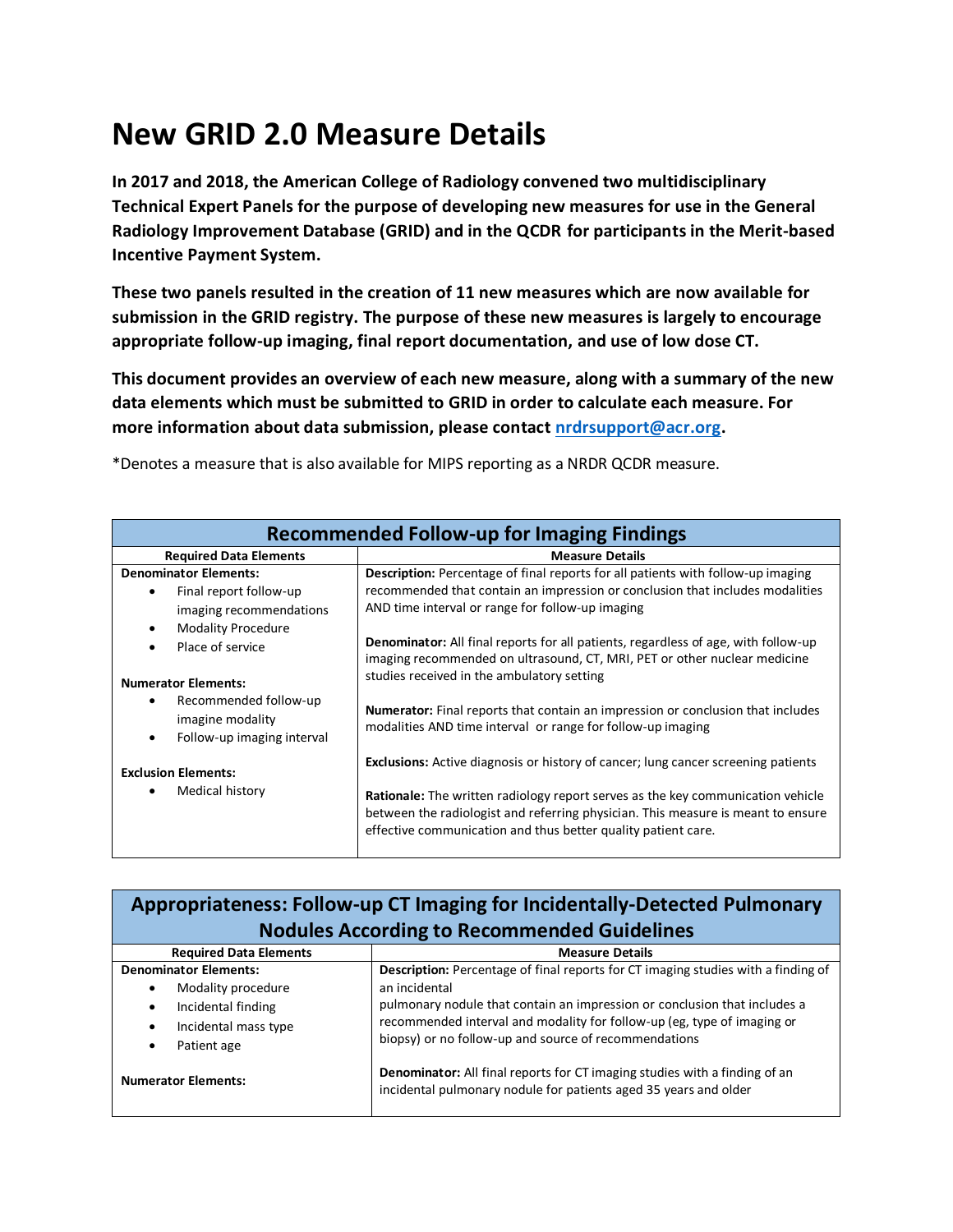| Final report follow-up imaging<br>recommendations                                                                                                                                                                                               | Numerator: Final reports that contain an impression or conclusion that<br>includes a recommended interval and modality for follow-up (eg, type of                                                                                                                                                |
|-------------------------------------------------------------------------------------------------------------------------------------------------------------------------------------------------------------------------------------------------|--------------------------------------------------------------------------------------------------------------------------------------------------------------------------------------------------------------------------------------------------------------------------------------------------|
| Recommended follow-up<br>imaging modality<br>Recommended follow up                                                                                                                                                                              | imaging or biopsy) or no follow-up and source of recommendations (eg,<br>guidelines such as Fleischner Society, American Lung<br>Association, American College of Chest Physicians)                                                                                                              |
| imaging time interval<br>Follow-up imaging<br>recommendation source<br>documented                                                                                                                                                               | <b>Exclusions:</b> Active diagnosis or history of cancer; lung cancer screening<br>patients; patients who are heavy smokers (30 pack-years and current smoker<br>or quit within past 15 years)                                                                                                   |
| Final report follow-up<br>$\bullet$<br>procedure recommendations<br>Recommended follow-up<br>٠<br>procedure type<br>Recommended follow-up<br>$\bullet$<br>procedure time interval<br>Follow-up procedure<br>recommendation source<br>documented | <b>Rationale:</b> With the increasing use of chest CT imaging comes an increase in<br>incidental pulmonary nodule findings. This measure aims to encourage the use<br>of an evidence-based approach when determining whether to recommend<br>follow-up imaging for incidental pulmonary nodules. |
| <b>Exclusion Elements:</b>                                                                                                                                                                                                                      |                                                                                                                                                                                                                                                                                                  |
| Medical history                                                                                                                                                                                                                                 |                                                                                                                                                                                                                                                                                                  |
| Smoking status                                                                                                                                                                                                                                  |                                                                                                                                                                                                                                                                                                  |
| Number of Pack Years                                                                                                                                                                                                                            |                                                                                                                                                                                                                                                                                                  |

| Follow-up Recommendations for Incidental Findings of Simple-Appearing                                                                 |                                                                                                                                                                                                                                                                                                                                                                                                                                                                            |  |  |
|---------------------------------------------------------------------------------------------------------------------------------------|----------------------------------------------------------------------------------------------------------------------------------------------------------------------------------------------------------------------------------------------------------------------------------------------------------------------------------------------------------------------------------------------------------------------------------------------------------------------------|--|--|
|                                                                                                                                       | <b>Cystic Renal Masses</b>                                                                                                                                                                                                                                                                                                                                                                                                                                                 |  |  |
| <b>Required Data Elements</b>                                                                                                         | <b>Measure Details</b>                                                                                                                                                                                                                                                                                                                                                                                                                                                     |  |  |
| <b>Denominator Elements:</b><br>Patient Age<br><b>Modality Modifier</b><br>$\bullet$<br><b>Body Region</b><br>$\bullet$               | Description: Percentage of final reports for abdominal CT or MR imaging<br>studies that include an incidental, simple-appearing cystic renal mass and a<br>specific recommendation for no follow-up imaging based on radiological<br>findings                                                                                                                                                                                                                              |  |  |
| Incidental Finding<br>$\bullet$<br>Incidental Mass Type<br>$\bullet$<br>Incidental Mass Impression<br>$\bullet$                       | Denominator: All final reports for abdominal CT or MR imaging studies in<br>patients aged 18 years and older that include a description of an incidental,<br>simple-appearing (i.e. Bosniak I or II or equivalent) cystic renal mass                                                                                                                                                                                                                                       |  |  |
| <b>Numerator Elements:</b><br>Final Report Follow Up Imaging<br>٠<br>Recommendations                                                  | Numerator: Final reports that include a description of an incidental simple-<br>appearing cystic renal mass and a specific recommendation for no follow-up<br>imaging based on radiological findings                                                                                                                                                                                                                                                                       |  |  |
| <b>Exclusion Elements:</b><br><b>Medical History</b><br>$\bullet$<br>Incidental Mass Type<br>$\bullet$<br><b>Incidental Mass Size</b> | <b>Exclusions:</b> Active history or diagnosis of cancer; lymphadenopathy or other<br>signs of metastasis; patients with cystic renal lesions that are too small to<br>characterize; patients with any lesion that is stable for 5 years or more                                                                                                                                                                                                                           |  |  |
|                                                                                                                                       | Rationale: Renal cysts are common incidental findings on abdominal CT and<br>MRI. Because of the increasing use of cross-sectional imaging techniques, this<br>finding is on the rise. This measure aims to encourage the use of an evidence-<br>based approach in recommending no follow-up imaging for incidental benign-<br>appearing renal cystic masses that reduces unnecessary CT and MRI<br>examinations in patients who are highly unlikely to have renal cancer. |  |  |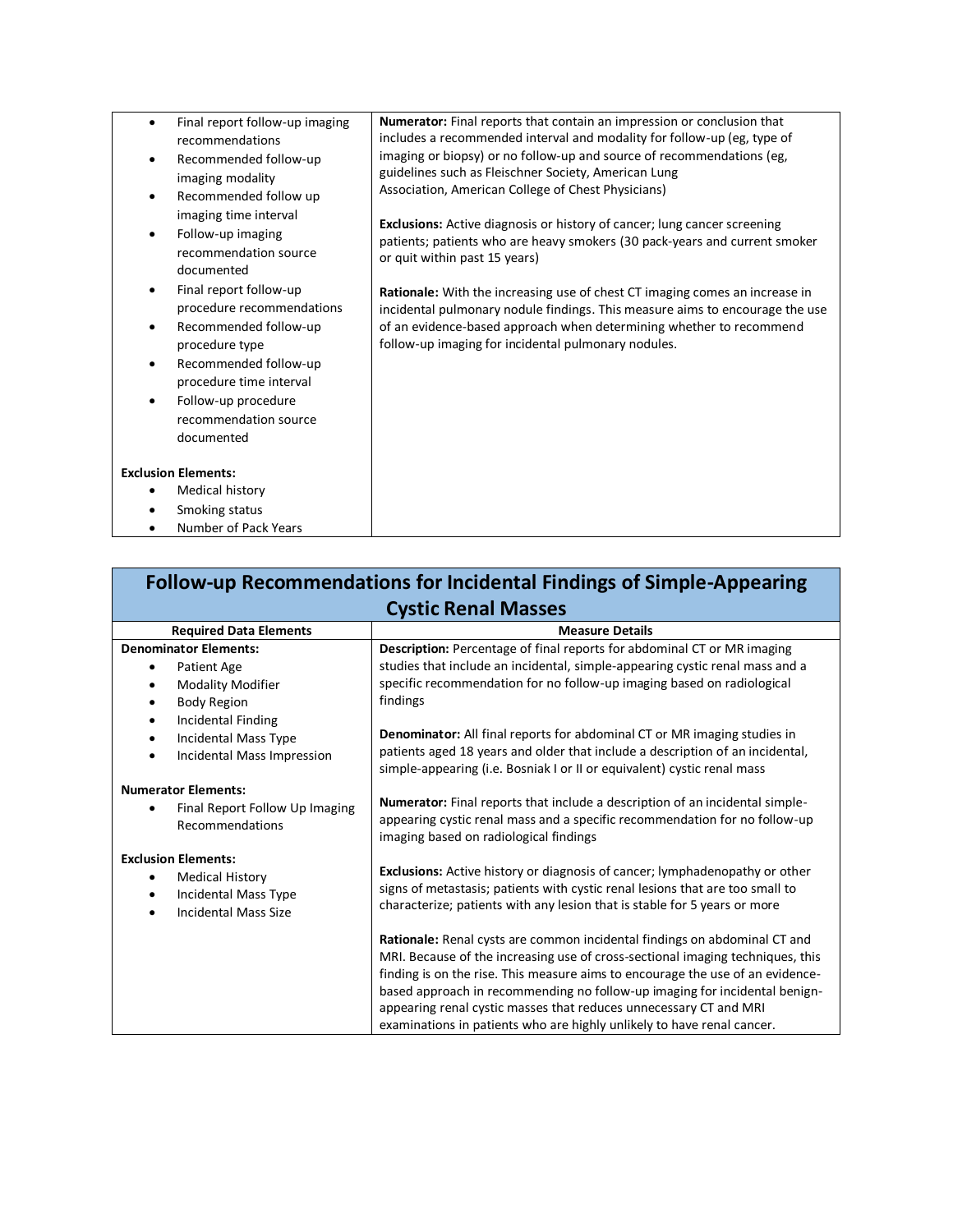| <b>Appropriate Follow-up Imaging for Benign Adrenal Masses</b>                                                                                                                                                                                  |                                                                                                                                                                                                                                                                                                                                                                                                                                                                                                                                                                                                                                                                            |
|-------------------------------------------------------------------------------------------------------------------------------------------------------------------------------------------------------------------------------------------------|----------------------------------------------------------------------------------------------------------------------------------------------------------------------------------------------------------------------------------------------------------------------------------------------------------------------------------------------------------------------------------------------------------------------------------------------------------------------------------------------------------------------------------------------------------------------------------------------------------------------------------------------------------------------------|
| <b>Required Data Elements</b>                                                                                                                                                                                                                   | <b>Measure Details</b>                                                                                                                                                                                                                                                                                                                                                                                                                                                                                                                                                                                                                                                     |
| <b>Denominator Elements:</b><br>Patient Age<br>Incidental Findings<br>$\bullet$<br>Incidental Mass Type<br><b>Incidental Mass Size</b><br>$\bullet$<br>Incidental Mass Impression<br>$\bullet$<br><b>Modality Procedure</b><br>Place of Service | <b>Description:</b> Percentage of final reports with a finding of an incidental adrenal<br>mass that is either ≤1.0cm or classified as likely benign with a specific<br>recommendation for no follow-up imaging based on radiological findings<br><b>Denominator:</b> All final reports for patients aged 18 years and older with a<br>finding of an incidental adrenal mass on CT or MRI imaging studies received in<br>the ambulatory and inpatient settings that are either $\leq 1.0$ cm OR classified as<br>likely benign by unenhanced CT or washout protocol CT, or MRI with in- and<br>opposed-phase sequences or other equivalent institutional imaging protocols |
| <b>Numerator Elements:</b><br>Final Report Follow up Imaging<br>recommendation                                                                                                                                                                  | <b>Numerator:</b> Final reports describing an incidentally detected benign-appearing<br>adrenal mass with a specific recommendation for no follow-up imaging based<br>on radiological findings                                                                                                                                                                                                                                                                                                                                                                                                                                                                             |
| <b>Exclusion Elements:</b><br>Medical history<br>Incidental Findings<br>Incidental Mass Type<br>$\bullet$<br>Incidental Mass Size                                                                                                               | <b>Exclusions:</b> Active diagnosis or history of cancer; patients with metabolic<br>disorders; patients with adrenal lesions >4.0cm<br>Rationale: Incidental adrenal nodules are commonly found during abdominal<br>imaging studies, and the vast majority are benign. This measure is intended to<br>encourage radiologists to communicate appropriate recommendations for no<br>follow-up imaging in cases where the nodule is ≤1.0cm or classified as likely<br>benign.                                                                                                                                                                                                |

| *Interpretation of CT Pulmonary Angiography (CTPA) for Pulmonary Embolism<br>(PE)                            |                                                                                                                                                                                                                                                                   |  |
|--------------------------------------------------------------------------------------------------------------|-------------------------------------------------------------------------------------------------------------------------------------------------------------------------------------------------------------------------------------------------------------------|--|
| <b>Required Data Elements</b>                                                                                | <b>Measure Details</b>                                                                                                                                                                                                                                            |  |
| <b>Denominator Elements:</b>                                                                                 | Description: Percentage of final reports for patients undergoing CTPA with a                                                                                                                                                                                      |  |
| Patient age<br>$\bullet$<br><b>Modality Procedure</b><br>$\bullet$                                           | finding of PE that specify the branching order level of the most proximal level<br>of embolus                                                                                                                                                                     |  |
| <b>Modality Modifier</b><br>$\bullet$<br><b>Body Region</b><br>٠<br>Anatomy<br>٠                             | <b>Denominator:</b> All final reports for patients aged 18 years and older undergoing<br>CTPA with a finding of PE                                                                                                                                                |  |
| <b>Final Report Findings</b><br>٠<br><b>Numerator Elements:</b><br><b>Final Report Findings</b><br>$\bullet$ | <b>Numerator:</b> Final reports that specify the branching order level of the most<br>proximal level of embolus (i.e. main, lobar, interlobar, segmental,<br>subsegmental)                                                                                        |  |
| PE Documentation                                                                                             | <b>Exclusions: None</b>                                                                                                                                                                                                                                           |  |
|                                                                                                              | <b>Rationale:</b> This measure aims to improve the documentation related to<br>conclusively positive PE results via CTPA by driving improvement in final report<br>documentation to facilitate decision-making and care management by the<br>referring physician. |  |

| *Incidental Coronary Artery Calcification Reported on Chest CT |                                                                                     |
|----------------------------------------------------------------|-------------------------------------------------------------------------------------|
| <b>Required Data Elements</b>                                  | <b>Measure Details</b>                                                              |
| <b>Denominator Elements:</b>                                   | <b>Description:</b> Percentage of final reports for patients undergoing non-cardiac |
| Patient Age<br>٠                                               | chest CT exams that note presence or absence of coronary artery calcification,      |
| <b>Patient Gender</b><br>$\bullet$                             | or not evaluable                                                                    |
| <b>Modality Procedure</b><br>٠                                 |                                                                                     |
| <b>Body Region</b><br>٠                                        |                                                                                     |
| Contrast Usage<br>$\bullet$                                    |                                                                                     |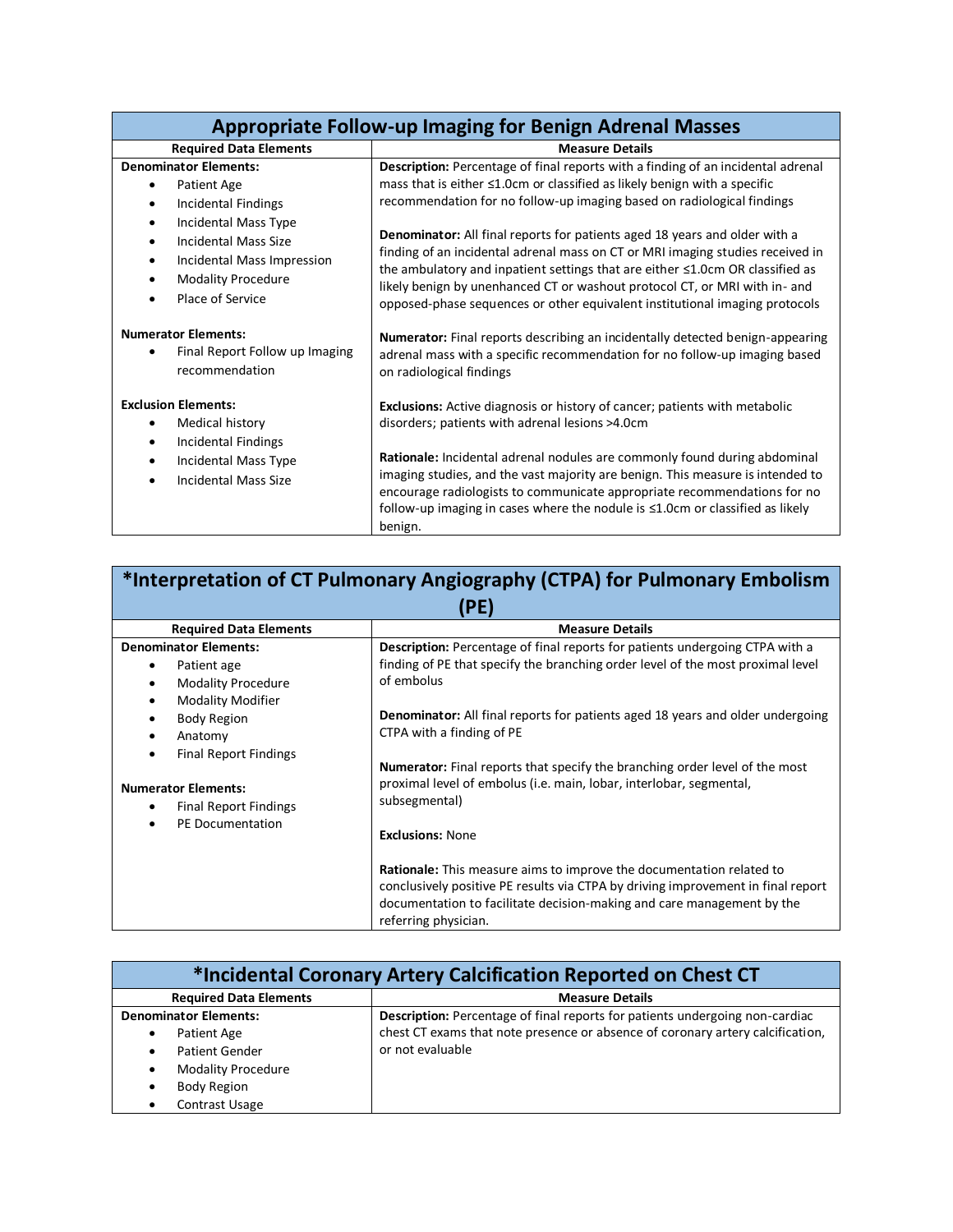| <b>Numerator Elements:</b><br><b>Final Report Findings</b> | <b>Denominator:</b> All final reports for male patients aged 18-50 and female<br>patients aged 18-65 undergoing non-cardiac non-contrast chest CT exams, or<br>with and without contrast chest CT exams                                                                                                                                                                                                   |
|------------------------------------------------------------|-----------------------------------------------------------------------------------------------------------------------------------------------------------------------------------------------------------------------------------------------------------------------------------------------------------------------------------------------------------------------------------------------------------|
| <b>Exclusion Elements:</b><br>Procedure History            | <b>Numerator:</b> Final reports that note presence or absence of coronary artery<br>calcification, or not evaluable                                                                                                                                                                                                                                                                                       |
|                                                            | <b>Exclusions:</b> Patients who have received prior coronary artery bypass grafts or<br>prior percutaneous coronary intervention with stent                                                                                                                                                                                                                                                               |
|                                                            | <b>Rationale:</b> Coronary artery calcium scoring predicts cardiovascular risk. While<br>patients undergoing non-cardiac chest CTs are not undergoing an evaluation<br>for coronary artery calcium scoring, there are cases where calcifications are<br>found. This measure aims to improve communication of CAC findings to<br>referring physicians to improve patients' cardiovascular care management. |

| *Use of Structured Reporting in Prostate MRI                                |                                                                                                                                                                                                                                                                                                                                                                                                                        |
|-----------------------------------------------------------------------------|------------------------------------------------------------------------------------------------------------------------------------------------------------------------------------------------------------------------------------------------------------------------------------------------------------------------------------------------------------------------------------------------------------------------|
| <b>Required Data Elements</b>                                               | <b>Measure Details</b>                                                                                                                                                                                                                                                                                                                                                                                                 |
| <b>Denominator Elements:</b>                                                | Description: Percentage of final reports for patients undergoing prostate MRI                                                                                                                                                                                                                                                                                                                                          |
| Patient Age<br>٠                                                            | for prostate cancer screening or surveillance that include reference to a                                                                                                                                                                                                                                                                                                                                              |
| <b>Patient Gender</b><br>$\bullet$                                          | validated scoring system such as PI-RADS                                                                                                                                                                                                                                                                                                                                                                               |
| <b>Modality Procedure</b><br>٠                                              | <b>Denominator:</b> All final reports for male patients aged 18 years and older                                                                                                                                                                                                                                                                                                                                        |
| Anatomy<br>٠                                                                | undergoing prostate MRI for prostate cancer screening or surveillance                                                                                                                                                                                                                                                                                                                                                  |
| <b>Clinical Focus</b><br>$\bullet$                                          |                                                                                                                                                                                                                                                                                                                                                                                                                        |
| <b>Numerator Elements:</b><br><b>Structured Scoring System</b><br>$\bullet$ | <b>Numerator:</b> Final reports that include reference to a validated scoring system<br>such as PI-RADS                                                                                                                                                                                                                                                                                                                |
| Method                                                                      | <b>Exclusions: None</b>                                                                                                                                                                                                                                                                                                                                                                                                |
|                                                                             | <b>Rationale:</b> As prostate MRI use continues to grow, there is a need for standard<br>and consistent reporting to improve detection, characterization, localization,<br>and risk stratification of prostate lesions. This measure aims to improve the<br>quality of communication and diagnostic clarity of prostate MRI reports by<br>encouraging adoption of evidence-based structured reporting by radiologists. |

| *Surveillance Imaging for Liver Nodules <10 mm in Patients at Risk for |
|------------------------------------------------------------------------|
| <b>Hepatocellular Carcinoma (HCC)</b>                                  |

| <b>Description:</b> Percentage of final ultrasound reports with findings of liver<br><b>Denominator Elements:</b><br>nodules <10 mm for patients with a diagnosis of hepatitis B or cirrhosis<br>Patient Age<br>٠<br><b>Medical History</b><br>$\bullet$<br>with a specific recommendation for follow-up ultrasound imaging in 3-6<br><b>Clinical Focus</b><br>$\bullet$<br>months based on radiological findings<br>Anatomy<br>٠<br><b>Denominator:</b> All final ultrasound reports with findings of liver nodules < 10<br><b>Numerator Elements:</b><br>mm for patients aged 18 years and older with a diagnosis of hepatitis B or<br>Final Report Follow Up Imaging<br>٠<br>cirrhosis undergoing screening and/or surveillance imaging for hepatocellular<br>Recommendations<br>carcinoma<br>Recommended Follow-up<br>$\bullet$<br><b>Imaging Modality</b><br><b>Numerator:</b> Final ultrasound reports with a specific recommendation for<br>Recommended Follow-up<br>$\bullet$<br>follow-up ultrasound imaging in 3-6 months based on radiological findings | <b>Required Data Elements</b> | <b>Measure Details</b>                                                        |
|--------------------------------------------------------------------------------------------------------------------------------------------------------------------------------------------------------------------------------------------------------------------------------------------------------------------------------------------------------------------------------------------------------------------------------------------------------------------------------------------------------------------------------------------------------------------------------------------------------------------------------------------------------------------------------------------------------------------------------------------------------------------------------------------------------------------------------------------------------------------------------------------------------------------------------------------------------------------------------------------------------------------------------------------------------------------|-------------------------------|-------------------------------------------------------------------------------|
|                                                                                                                                                                                                                                                                                                                                                                                                                                                                                                                                                                                                                                                                                                                                                                                                                                                                                                                                                                                                                                                                    |                               | undergoing screening and/or surveillance imaging for hepatocellular carcinoma |
|                                                                                                                                                                                                                                                                                                                                                                                                                                                                                                                                                                                                                                                                                                                                                                                                                                                                                                                                                                                                                                                                    | Imaging Time Interval         |                                                                               |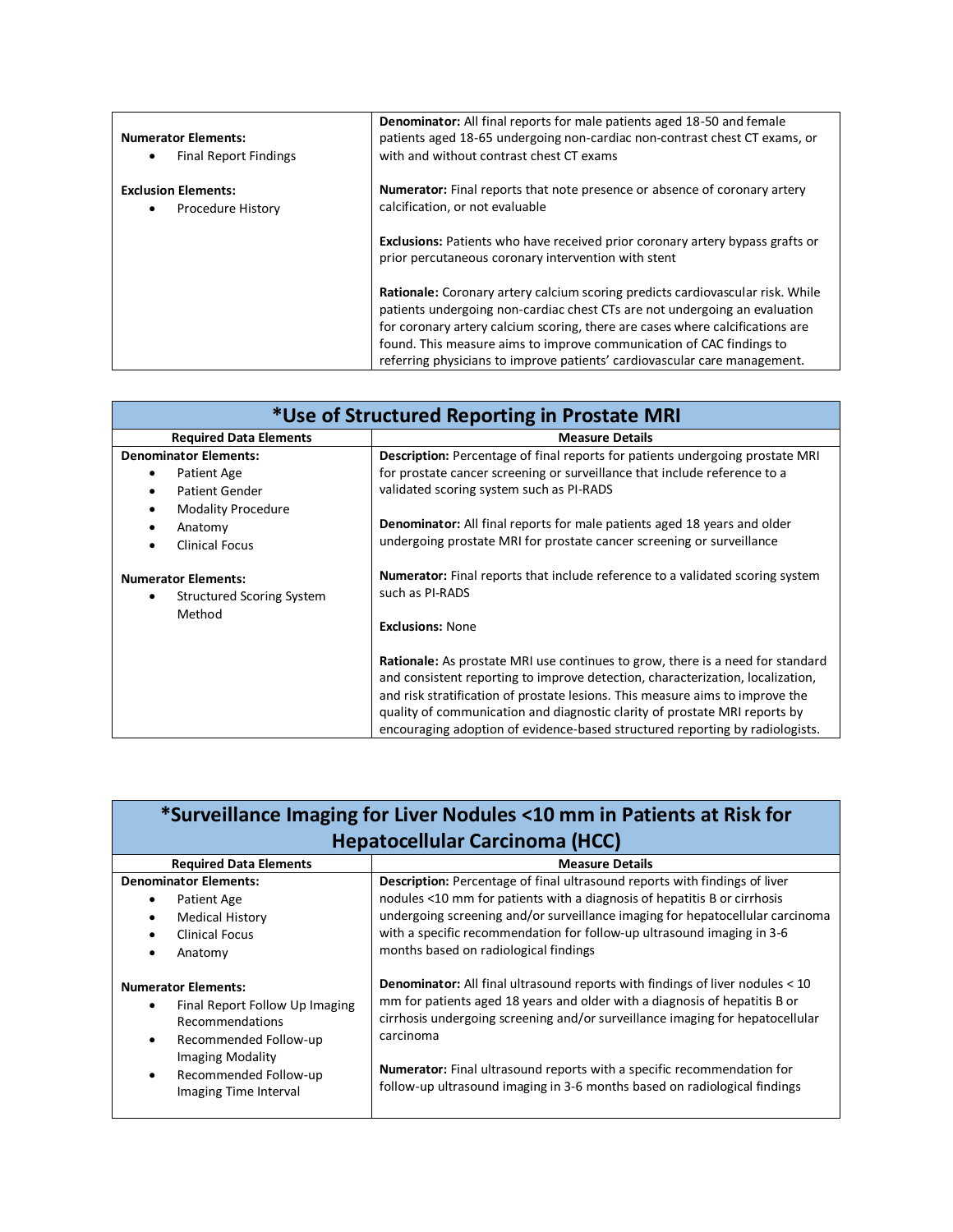| <b>Exclusion Elements:</b> | <b>Exclusions:</b> Active history or diagnosis of cancer                                                                                                                                                                                                                                                                                                                                                                                                                                                                                                                                                                                                                                         |
|----------------------------|--------------------------------------------------------------------------------------------------------------------------------------------------------------------------------------------------------------------------------------------------------------------------------------------------------------------------------------------------------------------------------------------------------------------------------------------------------------------------------------------------------------------------------------------------------------------------------------------------------------------------------------------------------------------------------------------------|
| <b>Medical History</b>     |                                                                                                                                                                                                                                                                                                                                                                                                                                                                                                                                                                                                                                                                                                  |
|                            | <b>Rationale:</b> Because of the associated increased risk of developing HCC in<br>patients with cirrhosis or hepatitis B, current guidelines recommend<br>surveillance imaging at regular intervals. Patients with cirrhosis receiving this<br>kind of regular screening have been demonstrated to have increased access to<br>transplant, improved survival, and lower mortality. This measure aims to<br>encourage the use of an evidence-based approach in recommending follow-up<br>imaging with ultrasound in 3-6 months for liver lesions measuring <10 mm in<br>patients at risk for developing hepatocellular carcinoma to reduce<br>inappropriate high-cost imaging such as CT or MRI. |

| *Use of Quantitative Criteria for Oncologic FDG PET Imaging |                                                                                                                                                                                                                                                                                                                                                                                                                                                                                         |  |
|-------------------------------------------------------------|-----------------------------------------------------------------------------------------------------------------------------------------------------------------------------------------------------------------------------------------------------------------------------------------------------------------------------------------------------------------------------------------------------------------------------------------------------------------------------------------|--|
| <b>Required Data Elements</b>                               | <b>Measure Details</b>                                                                                                                                                                                                                                                                                                                                                                                                                                                                  |  |
| <b>Denominator Elements:</b>                                | Description: Percentage of final reports for all patients undergoing non-CNS                                                                                                                                                                                                                                                                                                                                                                                                            |  |
| <b>Modality Procedure</b><br>٠                              | oncologic FDG PET studies that include at a minimum:                                                                                                                                                                                                                                                                                                                                                                                                                                    |  |
| Nuclear Agent<br>٠                                          | a. Serum glucose (e.g. finger stick at time of injection)                                                                                                                                                                                                                                                                                                                                                                                                                               |  |
| <b>Clinical Focus</b><br>$\bullet$                          | b. Uptake time (interval from injection to initiation of imaging)                                                                                                                                                                                                                                                                                                                                                                                                                       |  |
| Anatomy                                                     | c. One reference background (e.g. volumetric normal liver or<br>mediastinal blood pool) SUV measurement, along with description of                                                                                                                                                                                                                                                                                                                                                      |  |
| <b>Numerator Elements:</b>                                  | the SUV measurement type (e.g. SUVmax) and normalization method                                                                                                                                                                                                                                                                                                                                                                                                                         |  |
| <b>FDG PET Measurements</b><br>$\bullet$                    | (e.g. BMI)                                                                                                                                                                                                                                                                                                                                                                                                                                                                              |  |
| Documented                                                  | d. At least one lesional SUV measurement OR diagnosis of "no<br>disease-specific abnormal uptake"                                                                                                                                                                                                                                                                                                                                                                                       |  |
|                                                             | <b>Denominator:</b> All final reports for all patients, regardless of age, undergoing<br>non-CNS oncologic FDG PET studies                                                                                                                                                                                                                                                                                                                                                              |  |
|                                                             | <b>Numerator:</b> Final reports for FDG PET scans that include at a minimum the<br>above listed elements                                                                                                                                                                                                                                                                                                                                                                                |  |
|                                                             | <b>Exclusions: None</b>                                                                                                                                                                                                                                                                                                                                                                                                                                                                 |  |
|                                                             | <b>Rationale:</b> The diagnostic imaging report is the primary vehicle to<br>communicate imaging study results in patients with cancer. Results of imaging<br>studies often play a major role in diagnostic clarification and the development<br>of treatment plans. This measure aims to improve the quality and<br>comparability of final reports for FDG PET scans for patients with non-central<br>nervous system (CNS) cancer by ensuring important core elements are<br>included. |  |

| *Use of Low Dose Cranial CT or MRI Examinations for Patients with<br><b>Ventricular Shunts</b> |                                                                                   |  |
|------------------------------------------------------------------------------------------------|-----------------------------------------------------------------------------------|--|
|                                                                                                |                                                                                   |  |
| <b>Denominator Elements:</b>                                                                   | Description: Percentage of patients aged less than 18 years with a ventricular    |  |
| Patient Age<br>٠                                                                               | shunt undergoing cranial imaging exams to evaluate for ventricular shunt          |  |
| <b>Body Region</b><br>$\bullet$                                                                | malfunction undergoing either low dose cranial CT exams or MRI                    |  |
| <b>Clinical Focus</b><br>$\bullet$                                                             |                                                                                   |  |
|                                                                                                | <b>Denominator:</b> All patients aged less than 18 years with a ventricular shunt |  |
| <b>Numerator Elements:</b>                                                                     | undergoing cranial imaging exams to evaluate for ventricular shunt                |  |
| Procedure Modifier<br>$\bullet$                                                                | malfunction                                                                       |  |
| <b>Modality Procedure</b><br>$\bullet$                                                         |                                                                                   |  |
|                                                                                                | <b>Numerator:</b> Patients undergoing either low dose cranial CT exams or MRI     |  |
| <b>Exclusion Elements:</b>                                                                     |                                                                                   |  |